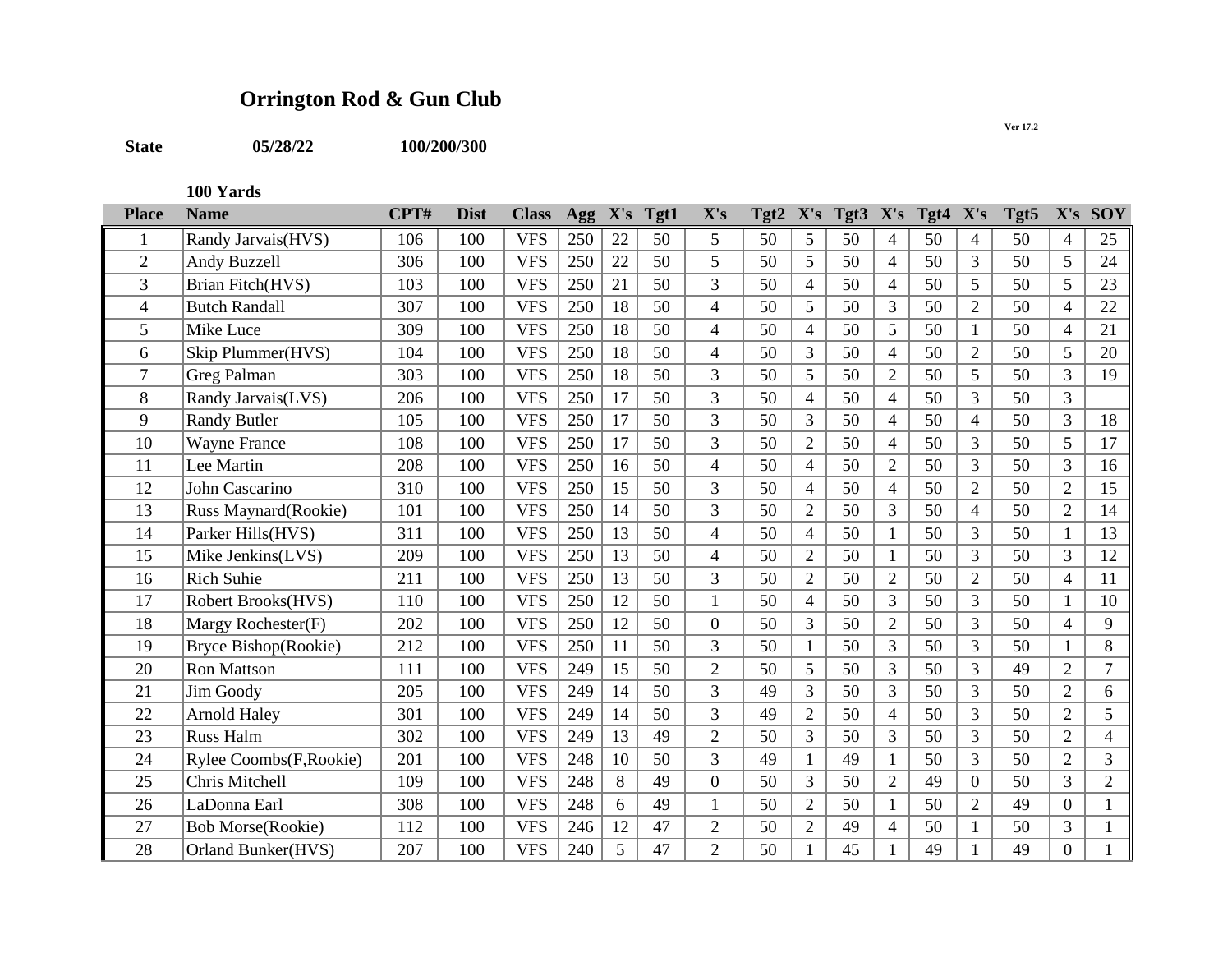| 1              | Peter Hills(Htr)          | 304  | 100         | $\mathbf H$             | 250        | 13             | 50   | $\overline{4}$ | 50   | $\overline{\mathcal{A}}$ | 50   | $\overline{2}$   | 50   | $\mathbf{1}$     | 50   | $\sqrt{2}$       | 7                        |
|----------------|---------------------------|------|-------------|-------------------------|------------|----------------|------|----------------|------|--------------------------|------|------------------|------|------------------|------|------------------|--------------------------|
| $\overline{2}$ | Brian Fitch(VH)           | 203  | 100         | $\overline{\mathrm{H}}$ | 247        | 13             | 50   | $\overline{2}$ | 50   | 3                        | 50   | $\overline{2}$   | 48   | 3                | 49   | $\overline{3}$   | 5                        |
| 3              | Robert Brooks(VH)         | 210  | 100         | H                       | 246        | $\overline{7}$ | 50   | $\overline{2}$ | 49   | $\overline{2}$           | 50   | $\overline{2}$   | 49   | $\overline{0}$   | 48   | $\mathbf{1}$     | $\overline{4}$           |
| $\overline{4}$ | <b>Orland Bunker(Htr)</b> | 107  | 100         | H                       | 245        | $\overline{7}$ | 49   | $\mathbf{1}$   | 50   | 3                        | 49   | $\overline{0}$   | 49   | $\mathbf{1}$     | 48   | $\overline{2}$   | 3                        |
| 5              | Bill Plummer(VH)          | 204  | 100         | H                       | 243        | $\overline{4}$ | 49   | $\overline{0}$ | 47   | $\overline{0}$           | 47   | $\overline{0}$   | 50   | 3                | 50   | $\mathbf{1}$     | $\overline{2}$           |
| 6              | Peter Wass(VH)            | 102  | 100         | H                       | 228        | $\overline{2}$ | 50   | $\mathbf{1}$   | 44   | $\overline{0}$           | 48   | $\mathbf{1}$     | 45   | $\overline{0}$   | 41   | $\overline{0}$   | 1                        |
| 1              | <b>Brian Fitch</b>        | 803  | 100         | 2GN                     | 497        | 34             | 100  | 5              | 100  | $\tau$                   | 100  | 6                | 98   | 8                | 99   | 8                |                          |
| $\overline{2}$ | <b>Robert Brooks</b>      | 810  | 100         | 2GN                     | 496        | 19             | 100  | $\overline{3}$ | 99   | 6                        | 100  | 5                | 99   | 3                | 98   | $\overline{2}$   |                          |
| 3              | <b>Orland Bunker</b>      | 807  | 100         | 2GN                     | 485        | 12             | 96   | 3              | 100  | $\overline{4}$           | 94   | 1                | 98   | $\overline{2}$   | 97   | $\overline{2}$   |                          |
|                | 200 Yards                 |      |             |                         |            |                |      |                |      |                          |      |                  |      |                  |      |                  |                          |
| <b>Place</b>   | <b>Name</b>               | CPT# | <b>Dist</b> | <b>Class</b>            | <b>Agg</b> | X's            | Tgt1 | X's            | Tgt2 | X's                      | Tgt3 | X's              | Tgt4 | X's              | Tgt5 | X's              | <b>SOY</b>               |
| $\mathbf{1}$   | Randy Jarvais(HVS)        | 106  | 200         | <b>VFS</b>              | 250        | 11             | 50   | $\overline{2}$ | 50   | $\overline{2}$           | 50   | $\overline{3}$   | 50   | $\overline{3}$   | 50   | $\mathbf{1}$     | 25                       |
| $\overline{2}$ | Andy Buzzell              | 306  | 200         | <b>VFS</b>              | 250        | $\overline{7}$ | 50   | $\overline{2}$ | 50   | $\overline{2}$           | 50   | $\overline{2}$   | 50   | $\mathbf{1}$     | 50   | $\mathbf{0}$     | 24                       |
| 3              | <b>Rich Suhie</b>         | 211  | 200         | <b>VFS</b>              | 250        | $\overline{7}$ | 50   | $\overline{2}$ | 50   | $\mathbf{1}$             | 50   | $\overline{2}$   | 50   | $\mathbf{1}$     | 50   | $\mathbf{1}$     | 23                       |
| $\overline{4}$ | Parker Hills(HVS)         | 311  | 200         | <b>VFS</b>              | 250        | 5              | 50   | $\overline{2}$ | 50   | $\overline{0}$           | 50   | $\overline{0}$   | 50   | $\overline{2}$   | 50   | $\mathbf{1}$     | 22                       |
| 5              | Mike Luce                 | 309  | 200         | <b>VFS</b>              | 250        | 3              | 50   | $\mathbf{1}$   | 50   | $\overline{0}$           | 50   | $\boldsymbol{0}$ | 50   | $\mathbf{1}$     | 50   | $\mathbf{1}$     | 21                       |
| 6              | <b>Randy Butler</b>       | 105  | 200         | <b>VFS</b>              | 250        | 3              | 50   | $\overline{0}$ | 50   | $\mathbf{1}$             | 50   | $\overline{0}$   | 50   | $\overline{0}$   | 50   | $\overline{2}$   | 20                       |
| $\overline{7}$ | <b>Wayne France</b>       | 108  | 200         | <b>VFS</b>              | 249        | 9              | 50   | $\mathbf{1}$   | 50   | $\overline{2}$           | 49   | $\overline{2}$   | 50   | $\overline{2}$   | 50   | $\overline{2}$   | 19                       |
| 8              | Russ Maynard(Rookie)      | 101  | 200         | <b>VFS</b>              | 249        | 5              | 50   | $\mathbf{1}$   | 50   | $\mathbf{1}$             | 50   | $\mathbf{1}$     | 50   | $\mathbf{1}$     | 49   | $\mathbf{1}$     | 18                       |
| 9              | Robert Brooks(HVS)        | 110  | 200         | <b>VFS</b>              | 249        | 5              | 50   | $\mathbf{1}$   | 50   | $\overline{0}$           | 50   | $\overline{0}$   | 50   | $\overline{2}$   | 49   | $\overline{2}$   | 17                       |
| 10             | <b>Brian Fitch(HVS)</b>   | 103  | 200         | <b>VFS</b>              | 248        | 10             | 50   | $\mathbf{1}$   | 49   | 3                        | 50   | $\overline{2}$   | 49   | $\overline{2}$   | 50   | $\overline{2}$   | 16                       |
| 11             | Lee Martin                | 208  | 200         | <b>VFS</b>              | 248        | 8              | 50   | 3              | 50   | $\overline{0}$           | 50   | $\overline{2}$   | 48   | $\overline{2}$   | 50   | $\mathbf{1}$     | 15                       |
| 12             | Greg Palman               | 303  | 200         | <b>VFS</b>              | 248        | 6              | 50   | $\overline{2}$ | 49   | 3                        | 49   | $\overline{0}$   | 50   | $\overline{0}$   | 50   | $\mathbf{1}$     | 14                       |
| 13             | Randy Jarvais(LVS)        | 206  | 200         | <b>VFS</b>              | 248        | 5              | 50   | $\overline{0}$ | 49   | 3                        | 49   | 1                | 50   | $\overline{0}$   | 50   | $\mathbf{1}$     |                          |
| 14             | Skip Plummer(HVS)         | 104  | 200         | <b>VFS</b>              | 248        | 5              | 49   | $\mathbf{1}$   | 50   | $\overline{2}$           | 50   | $\boldsymbol{0}$ | 49   | $\overline{2}$   | 50   | $\mathbf{0}$     | 13                       |
| 15             | Chris Mitchell            | 109  | 200         | <b>VFS</b>              | 247        | 5              | 49   | $\overline{0}$ | 49   | $\mathbf{1}$             | 50   | $\overline{2}$   | 50   | $\mathbf{1}$     | 49   | $\mathbf{1}$     | 12                       |
| 16             | John Cascarino            | 310  | 200         | <b>VFS</b>              | 246        | 5              | 50   | 3              | 49   | $\overline{0}$           | 47   | $\boldsymbol{0}$ | 50   | $\overline{2}$   | 50   | $\overline{0}$   | 11                       |
| 17             | <b>Arnold Haley</b>       | 301  | 200         | <b>VFS</b>              | 246        | 3              | 49   | $\mathbf{1}$   | 48   | $\mathbf{1}$             | 49   | $\mathbf{0}$     | 50   | $\mathbf{1}$     | 50   | $\boldsymbol{0}$ | 10                       |
| 18             | <b>Jim Goody</b>          | 205  | 200         | <b>VFS</b>              | 245        | $\overline{7}$ | 48   | $\overline{0}$ | 50   | $\overline{2}$           | 49   | $\overline{2}$   | 50   | $\overline{2}$   | 48   | $\mathbf{1}$     | 9                        |
| 19             | Bryce Bishop(Rookie)      | 212  | 200         | <b>VFS</b>              | 245        | $\overline{4}$ | 50   | $\overline{2}$ | 48   | $\overline{0}$           | 47   | $\overline{2}$   | 50   | $\overline{0}$   | 50   | $\mathbf{0}$     | 8                        |
| 20             | Mike Jenkins(LVS)         | 209  | 200         | <b>VFS</b>              | 244        | $\overline{7}$ | 49   | $\overline{2}$ | 49   | $\overline{2}$           | 49   | 1                | 50   | $\overline{2}$   | 47   | $\boldsymbol{0}$ | $\overline{7}$           |
| 21             | <b>Butch Randall</b>      | 307  | 200         | <b>VFS</b>              | 244        | 5              | 49   | $\overline{2}$ | 49   | $\overline{0}$           | 49   | $\overline{0}$   | 48   | $\mathbf{1}$     | 49   | $\overline{2}$   | 6                        |
| 22             | <b>Bob Morse(Rookie)</b>  | 112  | 200         | <b>VFS</b>              | 244        | $\overline{2}$ | 49   | $\overline{0}$ | 49   | $\mathbf{1}$             | 48   | $\mathbf{1}$     | 49   | $\boldsymbol{0}$ | 49   | $\overline{0}$   | 5                        |
| 23             | LaDonna Earl              | 308  | 200         | <b>VFS</b>              | 242        | $\mathbf{1}$   | 48   | $\overline{0}$ | 49   | $\overline{0}$           | 47   | $\overline{0}$   | 48   | $\overline{0}$   | 50   | $\mathbf{1}$     | $\overline{\mathcal{A}}$ |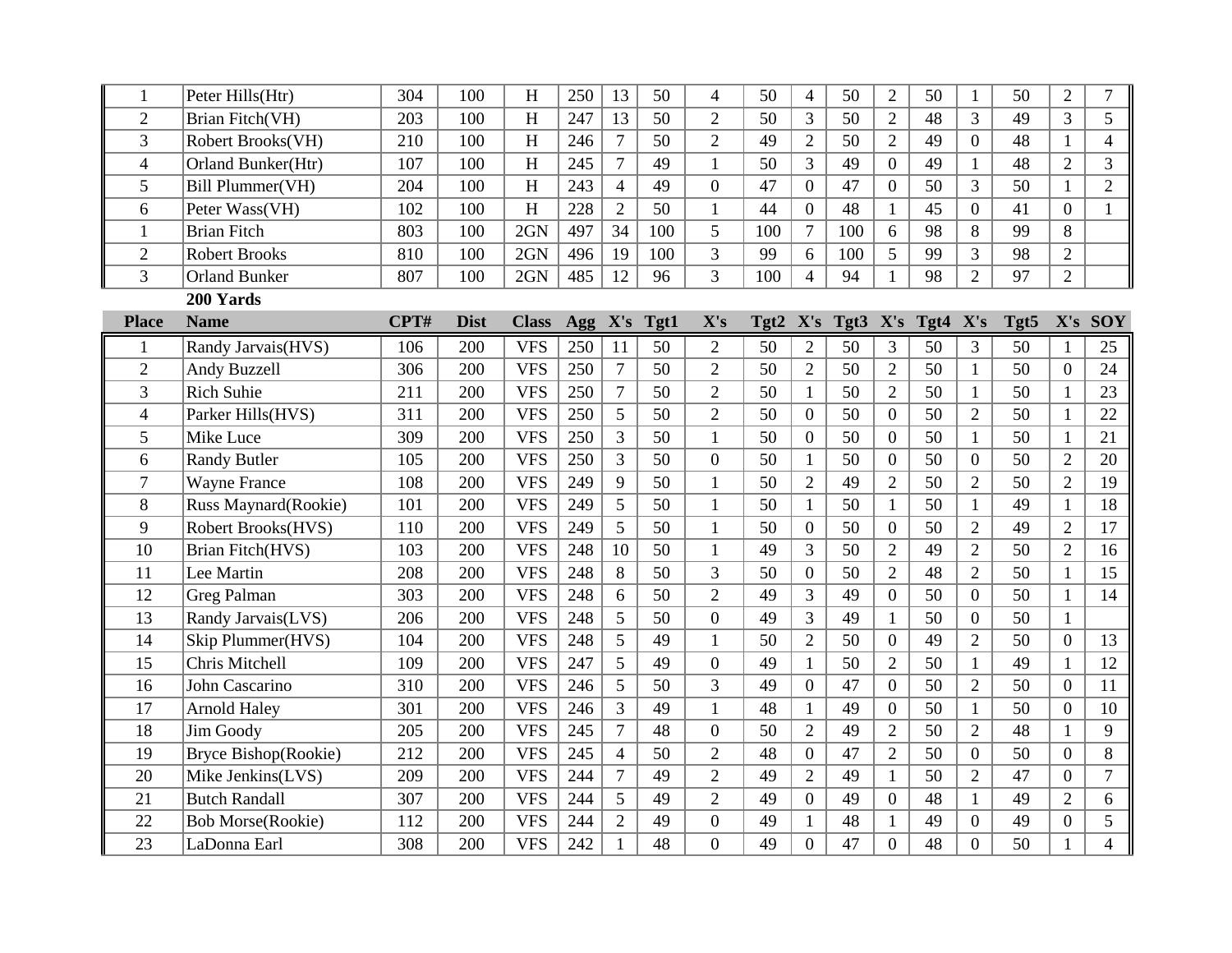| 24             | <b>Ron Mattson</b>       | 111  | 200         | <b>VFS</b>   | 241 | 5              | 48   | 1                | 49   | 3                | 47   | $\Omega$         | 48   | $\Omega$         | 49   | 1                | 3              |
|----------------|--------------------------|------|-------------|--------------|-----|----------------|------|------------------|------|------------------|------|------------------|------|------------------|------|------------------|----------------|
| 25             | Rylee Coombs(F, Rookie)  | 201  | 200         | <b>VFS</b>   | 237 | 3              | 47   | $\overline{0}$   | 49   | $\mathbf{1}$     | 46   | $\Omega$         | 46   | $\mathbf{1}$     | 49   | $\mathbf{1}$     | $\overline{2}$ |
| 26             | Orland Bunker(HVS)       | 207  | 200         | <b>VFS</b>   | 236 | 1              | 46   | $\boldsymbol{0}$ | 47   | $\Omega$         | 48   | $\Omega$         | 46   | $\Omega$         | 49   | 1                | $\mathbf{1}$   |
|                | Margy Rochester(F)       | 202  | 200         | <b>VFS</b>   |     |                |      |                  |      |                  |      |                  |      |                  |      |                  |                |
|                | Russ Halm                | 302  | 200         | <b>VFS</b>   |     |                |      |                  |      |                  |      |                  |      |                  |      |                  |                |
| 1              | Brian Fitch(VH)          | 203  | 200         | H            | 244 | 3              | 49   | $\overline{0}$   | 49   | $\overline{0}$   | 48   | $\overline{0}$   | 49   | $\overline{2}$   | 49   | $\mathbf{1}$     | 6              |
| $\overline{2}$ | Robert Brooks(VH)        | 210  | 200         | H            | 243 | 3              | 50   | $\mathbf{1}$     | 48   | $\overline{0}$   | 49   | $\overline{2}$   | 47   | $\theta$         | 49   | $\overline{0}$   | 5              |
| 3              | Orland Bunker(Htr)       | 107  | 200         | H            | 242 | 3              | 48   | $\mathbf{0}$     | 48   | $\overline{0}$   | 48   | $\overline{0}$   | 49   | 1                | 49   | $\overline{2}$   | $\overline{4}$ |
| 4              | Peter Wass(VH)           | 102  | 200         | H            | 232 | $\mathbf{1}$   | 46   | $\mathbf{1}$     | 45   | $\overline{0}$   | 47   | $\overline{0}$   | 48   | $\overline{0}$   | 46   | $\overline{0}$   | 3              |
| 5              | Bill Plummer(VH)         | 204  | 200         | H            | 230 | $\overline{0}$ | 47   | $\mathbf{0}$     | 46   | $\boldsymbol{0}$ | 44   | $\boldsymbol{0}$ | 46   | $\Omega$         | 47   | $\boldsymbol{0}$ | $\overline{2}$ |
| 6              | Peter Hills(Htr)         | 304  | 200         | H            | 226 | $\mathbf{0}$   | 47   | $\overline{0}$   | 45   | $\overline{0}$   | 45   | $\overline{0}$   | 45   | $\overline{0}$   | 44   | $\overline{0}$   | $\mathbf{1}$   |
| $\mathbf{1}$   | <b>Brian Fitch</b>       | 803  | 200         | 2GN          | 492 | 13             | 99   | $\mathbf{1}$     | 98   | 3                | 98   | $\overline{2}$   | 98   | $\overline{4}$   | 99   | 3                |                |
| $\overline{2}$ | <b>Robert Brooks</b>     | 810  | 200         | 2GN          | 492 | 8              | 100  | $\overline{2}$   | 98   | $\overline{0}$   | 99   | $\overline{2}$   | 97   | $\overline{2}$   | 98   | $\overline{2}$   |                |
| 3              | <b>Orland Bunker</b>     | 807  | 200         | 2GN          | 478 | $\overline{4}$ | 94   | $\overline{0}$   | 95   | $\overline{0}$   | 96   | $\overline{0}$   | 95   | $\mathbf{1}$     | 98   | 3                |                |
|                | 300 Yards                |      |             |              |     |                |      |                  |      |                  |      |                  |      |                  |      |                  |                |
| <b>Place</b>   | <b>Name</b>              | CPT# | <b>Dist</b> | <b>Class</b> | Agg | X's            | Tgt1 | X's              | Tgt2 | X's              | Tgt3 | X's              | Tgt4 | X's              | Tgt5 | X's              | <b>SOY</b>     |
|                | Randy Jarvais(HVS)       | 106  | 300         | <b>VFS</b>   | 247 | $\overline{2}$ | 50   | $\overline{2}$   | 50   | $\overline{0}$   | 49   | $\overline{0}$   | 50   | $\overline{0}$   | 48   | $\boldsymbol{0}$ | 23             |
|                |                          |      |             |              |     |                |      |                  |      |                  |      |                  |      |                  |      |                  |                |
| $\overline{2}$ | Andy Buzzell             | 306  | 300         | <b>VFS</b>   | 245 | $\overline{4}$ | 49   | $\overline{2}$   | 50   | $\mathbf{1}$     | 49   | $\mathbf{1}$     | 50   | $\boldsymbol{0}$ | 47   | $\boldsymbol{0}$ | 22             |
| 3              | <b>Wayne France</b>      | 108  | 300         | <b>VFS</b>   | 245 | 3              | 49   | $\overline{0}$   | 50   | $\overline{2}$   | 50   | $\mathbf{1}$     | 50   | $\overline{0}$   | 46   | $\overline{0}$   | 21             |
| 4              | John Cascarino           | 310  | 300         | <b>VFS</b>   | 244 | 5              | 47   | $\overline{0}$   | 49   | $\mathbf{1}$     | 50   | $\overline{2}$   | 49   | $\overline{0}$   | 49   | $\overline{2}$   | 20             |
| 5              | Bryce Bishop(Rookie)     | 212  | 300         | <b>VFS</b>   | 242 | $\overline{3}$ | 49   | $\mathbf{1}$     | 49   | $\mathbf{1}$     | 48   | $\Omega$         | 50   | $\mathbf{1}$     | 46   | $\overline{0}$   | 19             |
| 6              | Ron Mattson              | 111  | 300         | <b>VFS</b>   | 242 | $\overline{2}$ | 49   | 1                | 49   | $\overline{0}$   | 48   | $\overline{0}$   | 47   | $\overline{0}$   | 49   | $\mathbf{1}$     | 18             |
| $\overline{7}$ | <b>Randy Butler</b>      | 105  | 300         | <b>VFS</b>   | 242 | $\overline{2}$ | 49   | $\overline{0}$   | 49   | $\overline{0}$   | 46   | $\overline{0}$   | 50   | $\mathbf{1}$     | 48   | $\mathbf{1}$     | 17             |
| 8              | Jim Goody                | 205  | 300         | <b>VFS</b>   | 242 | $\overline{0}$ | 48   | $\overline{0}$   | 49   | $\overline{0}$   | 48   | $\overline{0}$   | 49   | $\overline{0}$   | 48   | $\boldsymbol{0}$ | 16             |
| 9              | Lee Martin               | 208  | 300         | <b>VFS</b>   | 240 | $\mathbf{1}$   | 47   | $\overline{0}$   | 47   | $\Omega$         | 49   | $\mathbf{1}$     | 49   | $\Omega$         | 48   | $\overline{0}$   | 15             |
| 10             | <b>Rich Suhie</b>        | 211  | 300         | <b>VFS</b>   | 240 | $\overline{0}$ | 49   | $\overline{0}$   | 50   | $\overline{0}$   | 48   | $\overline{0}$   | 47   | $\Omega$         | 46   | $\boldsymbol{0}$ | 14             |
| 11             | Robert Brooks(HVS)       | 110  | 300         | <b>VFS</b>   | 239 | $\overline{2}$ | 48   | $\mathbf{1}$     | 49   | $\theta$         | 44   | $\boldsymbol{0}$ | 49   | $\overline{0}$   | 49   | $\mathbf{1}$     | 13             |
| 12             | Parker Hills(HVS)        | 311  | 300         | <b>VFS</b>   | 239 | $\overline{2}$ | 48   | $\mathbf{1}$     | 48   | $\overline{0}$   | 47   | $\overline{0}$   | 47   | $\mathbf{1}$     | 49   | $\overline{0}$   | 12             |
| 13             | <b>Brian Fitch(HVS)</b>  | 103  | 300         | <b>VFS</b>   | 239 | $\mathbf{1}$   | 49   | $\overline{0}$   | 48   | $\mathbf{1}$     | 46   | $\overline{0}$   | 47   | $\overline{0}$   | 49   | $\overline{0}$   | 11             |
| 14             | <b>Bob Morse(Rookie)</b> | 112  | 300         | <b>VFS</b>   | 236 | $\overline{4}$ | 48   | $\mathbf{1}$     | 49   | $\mathbf{1}$     | 46   | $\overline{0}$   | 48   | $\mathbf{1}$     | 45   | $\mathbf{1}$     | 10             |
| 15             | Margy Rochester(F)       | 202  | 300         | <b>VFS</b>   | 235 | $\overline{0}$ | 47   | $\overline{0}$   | 47   | $\overline{0}$   | 46   | $\overline{0}$   | 46   | $\overline{0}$   | 49   | $\overline{0}$   | 9              |
| 16             | Greg Palman              | 303  | 300         | <b>VFS</b>   | 233 | $\overline{2}$ | 50   | $\boldsymbol{0}$ | 49   | $\mathbf{1}$     | 49   | $\mathbf{1}$     | 46   | $\boldsymbol{0}$ | 39   | $\boldsymbol{0}$ | 8              |
| 17             | Mike Luce                | 309  | 300         | <b>VFS</b>   | 233 | $\mathbf{1}$   | 47   | $\overline{0}$   | 48   | $\overline{0}$   | 49   | $\overline{0}$   | 47   | $\overline{0}$   | 42   | $\mathbf{1}$     | $\tau$         |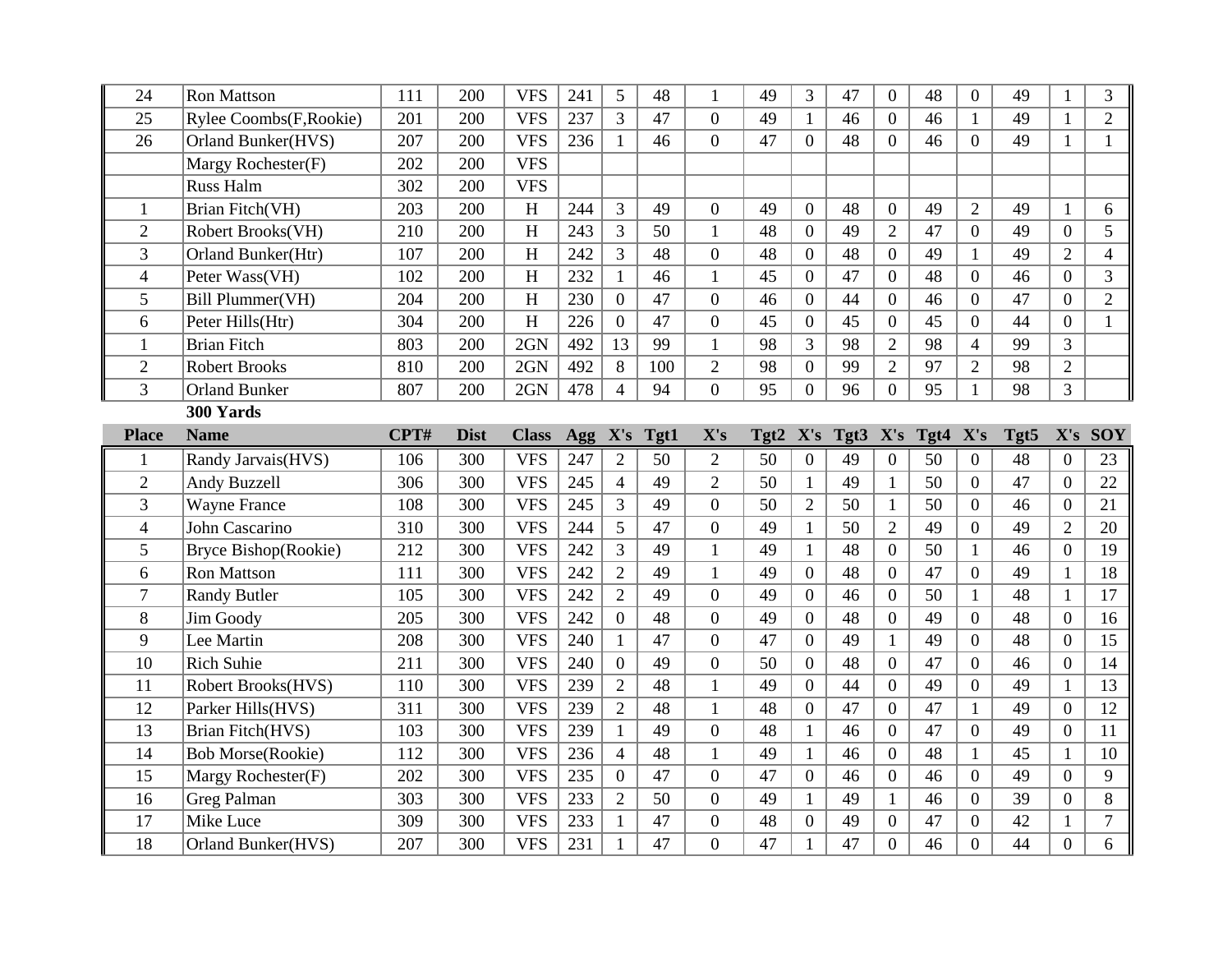| 19             | LaDonna Earl               | 308 | 300 | <b>VFS</b> | 229 | $\overline{2}$ | 49 | $\overline{0}$ | 48 |                | 47 |          | 48 | 0              | 37 | $\Omega$       | 5              |
|----------------|----------------------------|-----|-----|------------|-----|----------------|----|----------------|----|----------------|----|----------|----|----------------|----|----------------|----------------|
| 20             | <b>Butch Randall</b>       | 307 | 300 | <b>VFS</b> | 228 | $\overline{2}$ | 49 | $\theta$       | 47 |                | 47 |          | 44 | $\Omega$       | 41 | $\overline{0}$ | 4              |
| 21             | Russ Halm                  | 302 | 300 | <b>VFS</b> | 222 |                | 44 | $\overline{0}$ | 45 |                | 43 | $\Omega$ | 46 | $\Omega$       | 44 | $\overline{0}$ | 3              |
| 22             | <b>Arnold Haley</b>        | 301 | 300 | <b>VFS</b> | 210 |                | 32 | $\overline{0}$ | 46 |                | 46 | $\Omega$ | 47 | $\Omega$       | 39 | $\overline{0}$ | $\overline{2}$ |
| 23             | Randy Jarvais(LVS)         | 206 | 300 | <b>VFS</b> | 95  | $\Omega$       | 48 | $\overline{0}$ | 47 | $\Omega$       |    |          |    |                |    |                |                |
|                | Russ Maynard(Rookie)       | 101 | 300 | <b>VFS</b> |     |                |    |                |    |                |    |          |    |                |    |                |                |
|                | Skip Plummer(HVS)          | 104 | 300 | <b>VFS</b> |     |                |    |                |    |                |    |          |    |                |    |                |                |
|                | Chris Mitchell             | 109 | 300 | <b>VFS</b> |     |                |    |                |    |                |    |          |    |                |    |                |                |
|                | Rylee Coombs(F, Rookie)    | 201 | 300 | <b>VFS</b> |     |                |    |                |    |                |    |          |    |                |    |                |                |
|                | Mike Jenkins(LVS)          | 209 | 300 | <b>VFS</b> |     |                |    |                |    |                |    |          |    |                |    |                |                |
|                | Brian Fitch(VH)            | 203 | 300 | H          | 241 |                | 48 | $\overline{0}$ | 47 | $\overline{0}$ | 49 |          | 49 | $\Omega$       | 48 | $\overline{0}$ | 5              |
| $\overline{2}$ | Robert Brooks(VH)          | 210 | 300 | H          | 232 | $\overline{2}$ | 47 | $\overline{0}$ | 46 | $\Omega$       | 46 | $\Omega$ | 47 | $\overline{2}$ | 46 | $\overline{0}$ | 4              |
| 3              | <b>Orland Bunker</b> (Htr) | 107 | 300 | H          | 232 |                | 47 | $\overline{0}$ | 49 | $\Omega$       | 48 |          | 44 | $\Omega$       | 44 | $\overline{0}$ | 3              |
| 4              | Peter Wass(VH)             | 102 | 300 | H          | 232 |                | 45 | $\overline{0}$ | 47 | $\Omega$       | 44 | $\Omega$ | 48 | $\Omega$       | 48 |                | $\overline{2}$ |
| 5              | Peter Hills(Htr)           | 304 | 300 | H          | 225 |                | 45 | $\overline{0}$ | 45 |                | 46 | $\Omega$ | 46 | $\Omega$       | 43 | $\overline{0}$ |                |
| 6              | Bill Plummer(VH)           | 204 | 300 | H          |     |                |    |                |    |                |    |          |    |                |    |                |                |
|                | <b>Brian Fitch</b>         | 803 | 300 | 2GN        | 480 | $\overline{2}$ | 97 | $\theta$       | 95 |                | 95 |          | 96 | $\Omega$       | 97 | $\overline{0}$ |                |
| $\overline{2}$ | <b>Robert Brooks</b>       | 810 | 300 | 2GN        | 471 | 4              | 95 | 1              | 95 | $\Omega$       | 90 | $\Omega$ | 96 | $\overline{2}$ | 95 |                |                |
| 3              | <b>Orland Bunker</b>       | 807 | 300 | 2GN        | 463 | $\overline{2}$ | 94 | $\Omega$       | 96 |                | 95 |          | 90 | $\Omega$       | 88 | $\overline{0}$ |                |

## **100/200 Yards**

| <b>Place</b>   | <b>Name</b>          | CPT# | <b>Dist</b> | <b>Class</b> | Agg | X's |
|----------------|----------------------|------|-------------|--------------|-----|-----|
|                | Randy Jarvais (HVS)  | 106  | 100/200     | <b>VFS</b>   | 500 | 33  |
| 2              | Andy Buzzell         | 306  | 100/200     | <b>VFS</b>   | 500 | 29  |
| 3              | Mike Luce            | 309  | 100/200     | <b>VFS</b>   | 500 | 21  |
| $\overline{4}$ | <b>Randy Butler</b>  | 105  | 100/200     | <b>VFS</b>   | 500 | 20  |
| 5              | <b>Rich Suhie</b>    | 211  | 100/200     | <b>VFS</b>   | 500 | 20  |
| 6              | Parker Hills(HVS)    | 311  | 100/200     | <b>VFS</b>   | 500 | 18  |
| 7              | <b>Wayne France</b>  | 108  | 100/200     | <b>VFS</b>   | 499 | 26  |
| 8              | Russ Maynard(Rookie) | 101  | 100/200     | <b>VFS</b>   | 499 | 19  |
| 9              | Robert Brooks(HVS)   | 110  | 100/200     | <b>VFS</b>   | 499 | 17  |
| 10             | Brian Fitch(HVS)     | 103  | 100/200     | <b>VFS</b>   | 498 | 31  |
| 11             | <b>Greg Palman</b>   | 303  | 100/200     | <b>VFS</b>   | 498 | 24  |
| 12             | Lee Martin           | 208  | 100/200     | <b>VFS</b>   | 498 | 24  |
| 13             | Skip Plummer(HVS)    | 104  | 100/200     | <b>VFS</b>   | 498 | 23  |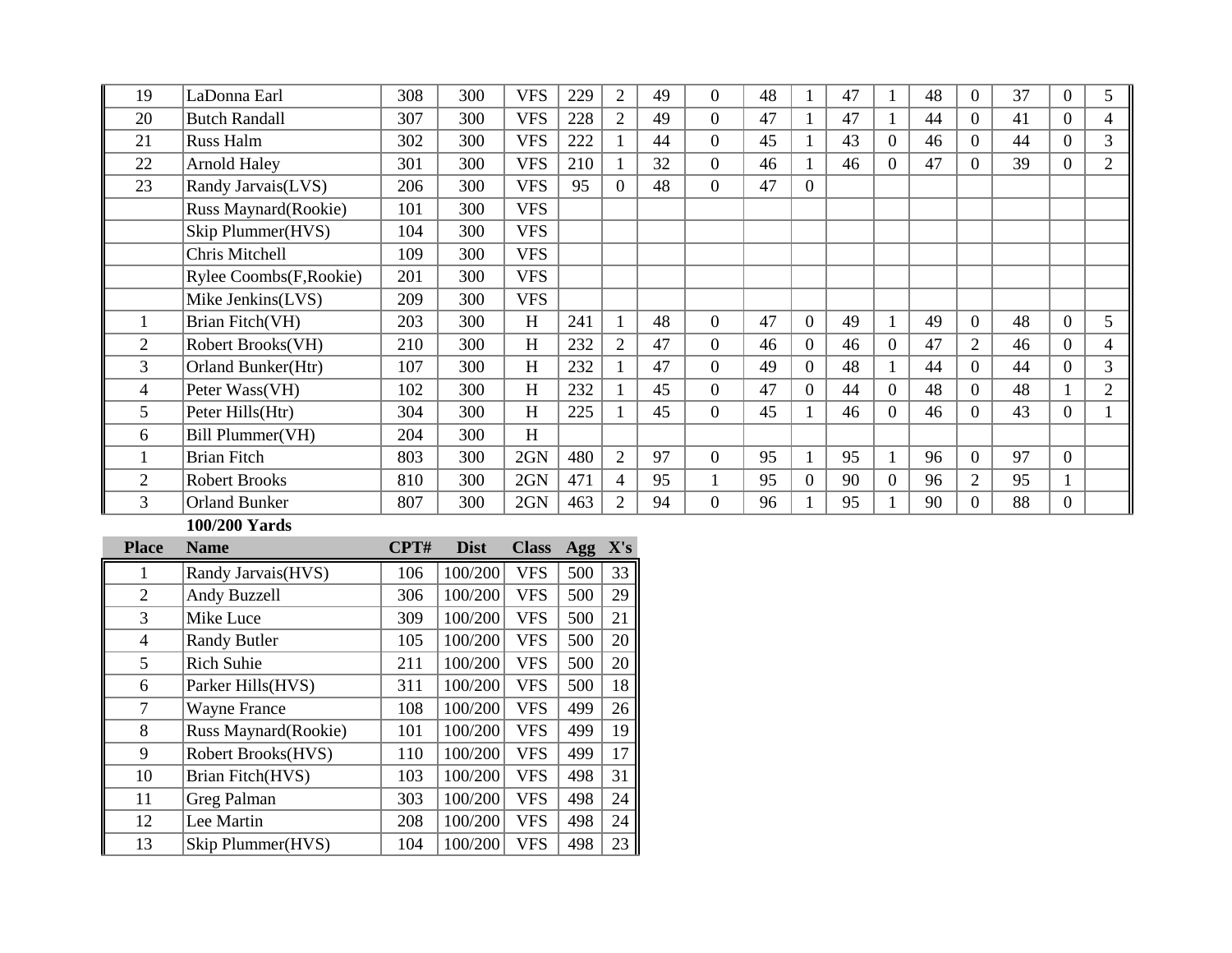| 14             | Randy Jarvais(LVS)       | 206  | 100/200     | <b>VFS</b>   | 498 | 22             |
|----------------|--------------------------|------|-------------|--------------|-----|----------------|
| 15             | John Cascarino           | 310  | 100/200     | <b>VFS</b>   | 496 | 20             |
| 16             | <b>Arnold Haley</b>      | 301  | 100/200     | <b>VFS</b>   | 495 | 17             |
| 17             | Bryce Bishop(Rookie)     | 212  | 100/200     | <b>VFS</b>   | 495 | 15             |
| 18             | Chris Mitchell           | 109  | 100/200     | <b>VFS</b>   | 495 | 13             |
| 19             | <b>Butch Randall</b>     | 307  | 100/200     | <b>VFS</b>   | 494 | 23             |
| 20             | Jim Goody                | 205  | 100/200     | <b>VFS</b>   | 494 | 21             |
| 21             | Mike Jenkins(LVS)        | 209  | 100/200     | <b>VFS</b>   | 494 | 20             |
| 22             | <b>Ron Mattson</b>       | 111  | 100/200     | <b>VFS</b>   | 490 | 20             |
| 23             | <b>Bob Morse(Rookie)</b> | 112  | 100/200     | <b>VFS</b>   | 490 | 14             |
| 24             | LaDonna Earl             | 308  | 100/200     | <b>VFS</b>   | 490 | $\tau$         |
| 25             | Rylee Coombs(F, Rookie)  | 201  | 100/200     | <b>VFS</b>   | 485 | 13             |
| 26             | Orland Bunker(HVS)       | 207  | 100/200     | <b>VFS</b>   | 476 | 6              |
|                | Margy Rochester(F)       | 202  | 100/200     | <b>VFS</b>   | 250 | 12             |
|                | Russ Halm                | 302  | 100/200     | <b>VFS</b>   | 249 | 13             |
| $\mathbf{1}$   | Brian Fitch(VH)          | 203  | 100/200     | $H_{\rm}$    | 491 | 16             |
| $\overline{c}$ | Robert Brooks(VH)        | 210  | 100/200     | $H_{\rm}$    | 489 | 10             |
| $\overline{3}$ | Orland Bunker(Htr)       | 107  | 100/200     | $\rm H$      | 487 | 10             |
| $\overline{4}$ | Peter Hills(Htr)         | 304  | 100/200     | H            | 476 | 13             |
| 5              | Bill Plummer(VH)         | 204  | 100/200     | $H_{\rm}$    | 473 | $\overline{4}$ |
| 6              | Peter Wass(VH)           | 102  | 100/200     | $H_{\rm}$    | 460 | 3              |
| $\mathbf{1}$   | <b>Brian Fitch</b>       | 803  | 100/200     | 2GN          | 989 | 47             |
| $\overline{2}$ | <b>Robert Brooks</b>     | 810  | 100/200     | 2GN          | 988 | 27             |
| 3              | <b>Orland Bunker</b>     | 807  | 100/200     | 2GN          | 963 | 16             |
|                | 200/300 Yards            |      |             |              |     |                |
| <b>Place</b>   | <b>Name</b>              | CPT# | <b>Dist</b> | <b>Class</b> | Agg | X's            |
| $\mathbf 1$    | Randy Jarvais(HVS)       | 106  | 200/300     | <b>VFS</b>   | 497 | 13             |
| $\overline{2}$ | Andy Buzzell             | 306  | 200/300     | <b>VFS</b>   | 495 | 11             |
| $\overline{3}$ | <b>Wayne France</b>      | 108  | 200/300     | <b>VFS</b>   | 494 | 12             |
| $\overline{4}$ | <b>Randy Butler</b>      | 105  | 200/300     | <b>VFS</b>   | 492 | 5              |
| 5              | John Cascarino           | 310  | 200/300     | <b>VFS</b>   | 490 | 10             |
| 6              | <b>Rich Suhie</b>        | 211  | 200/300     | <b>VFS</b>   | 490 | $\overline{7}$ |
| $\overline{7}$ | Parker Hills(HVS)        | 311  | 200/300     | <b>VFS</b>   | 489 | $\tau$         |
| 8              | Lee Martin               | 208  | 200/300     | <b>VFS</b>   | 488 | 9              |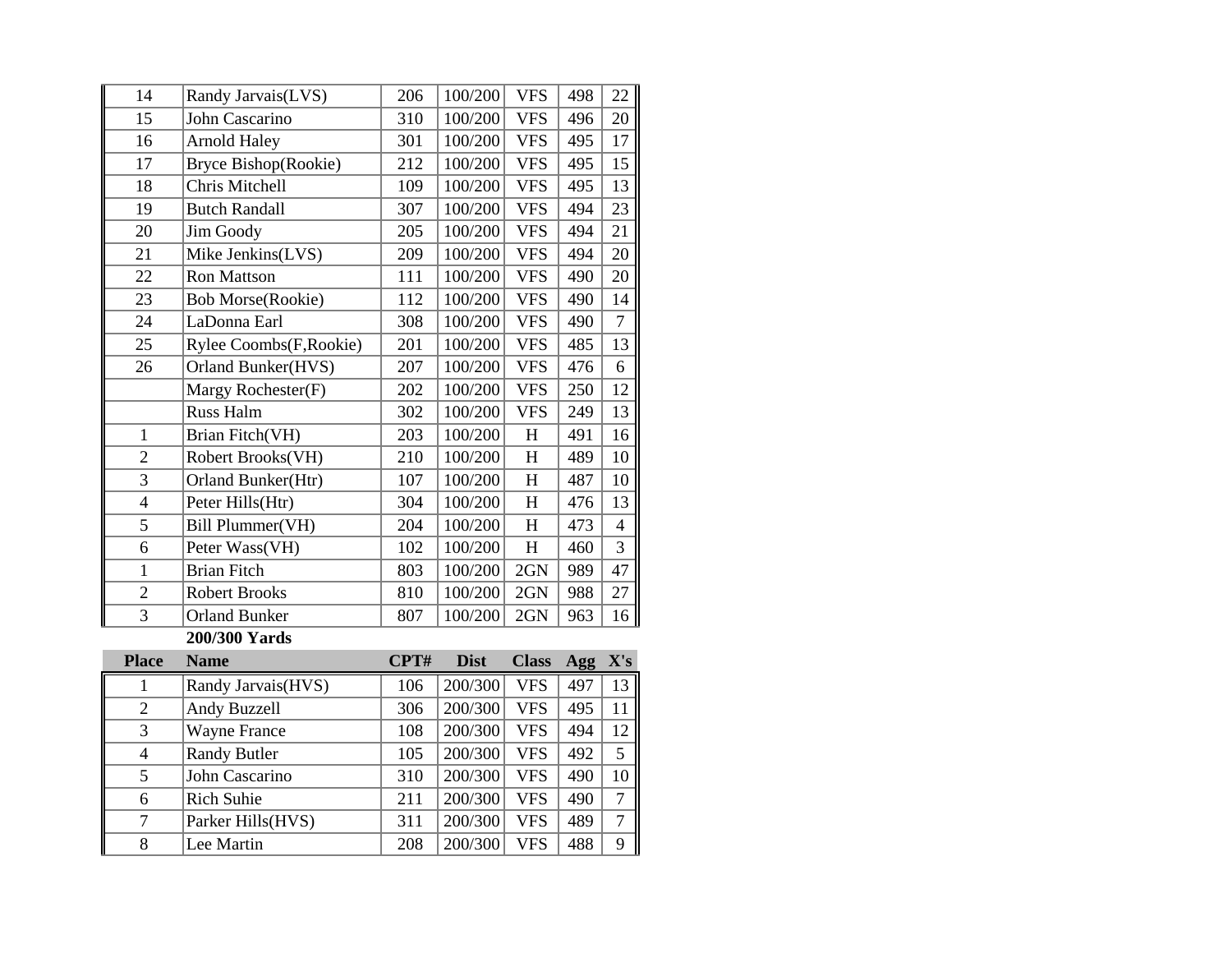| 9              | Robert Brooks(HVS)       | 110  | 200/300     | <b>VFS</b>                | 488 | $\tau$           |            |             |
|----------------|--------------------------|------|-------------|---------------------------|-----|------------------|------------|-------------|
| 10             | Brian Fitch(HVS)         | 103  | 200/300     | <b>VFS</b>                | 487 | 11               |            |             |
| 11             | Jim Goody                | 205  | 200/300     | <b>VFS</b>                | 487 | $\overline{7}$   |            |             |
| 12             | Bryce Bishop(Rookie)     | 212  | 200/300     | <b>VFS</b>                | 487 | $\overline{7}$   |            |             |
| 13             | Ron Mattson              | 111  | 200/300     | <b>VFS</b>                | 483 | $\overline{7}$   |            |             |
| 14             | Mike Luce                | 309  | 200/300     | <b>VFS</b>                | 483 | $\overline{4}$   |            |             |
| 15             | Greg Palman              | 303  | 200/300     | <b>VFS</b>                | 481 | 8                |            |             |
| 16             | <b>Bob Morse(Rookie)</b> | 112  | 200/300     | <b>VFS</b>                | 480 | 6                |            |             |
| 17             | <b>Butch Randall</b>     | 307  | 200/300     | <b>VFS</b>                | 472 | $\overline{7}$   |            |             |
| 18             | LaDonna Earl             | 308  | 200/300     | <b>VFS</b>                | 471 | 3                |            |             |
| 19             | Orland Bunker(HVS)       | 207  | 200/300     | <b>VFS</b>                | 467 | $\overline{2}$   |            |             |
| 20             | <b>Arnold Haley</b>      | 301  | 200/300     | <b>VFS</b>                | 456 | $\overline{4}$   |            |             |
| 21             | Randy Jarvais(LVS)       | 206  | 200/300     | <b>VFS</b>                | 343 | $\overline{5}$   |            |             |
|                | Russ Maynard(Rookie)     | 101  | 200/300     | <b>VFS</b>                | 249 | 5                |            |             |
|                | Skip Plummer(HVS)        | 104  | 200/300     | <b>VFS</b>                | 248 | 5                |            |             |
|                | Chris Mitchell           | 109  | 200/300     | <b>VFS</b>                | 247 | 5                |            |             |
|                | Mike Jenkins(LVS)        | 209  | 200/300     | <b>VFS</b>                | 244 | $\overline{7}$   |            |             |
|                | Rylee Coombs(F, Rookie)  | 201  | 200/300     | <b>VFS</b>                | 237 | 3                |            |             |
|                | Margy Rochester(F)       | 202  | 200/300     | <b>VFS</b>                | 235 | $\overline{0}$   |            |             |
|                | Russ Halm                | 302  | 200/300     | <b>VFS</b>                | 222 | $\mathbf{1}$     |            |             |
| $\mathbf{1}$   | Brian Fitch(VH)          | 203  | 200/300     | H                         | 485 | $\overline{4}$   |            |             |
| $\overline{c}$ | Robert Brooks(VH)        | 210  | 200/300     | H                         | 475 | 5                |            |             |
| $\overline{3}$ | Orland Bunker(Htr)       | 107  | 200/300     | H                         | 474 | $\overline{4}$   |            |             |
| $\overline{4}$ | Peter Wass(VH)           | 102  | 200/300     | $\boldsymbol{\mathrm{H}}$ | 464 | $\overline{2}$   |            |             |
| 5              | Peter Hills(Htr)         | 304  | 200/300     | H                         | 451 | $\mathbf{1}$     |            |             |
|                | Bill Plummer(VH)         | 204  | 200/300     | H                         | 230 | $\boldsymbol{0}$ |            |             |
| $\mathbf{1}$   | <b>Brian Fitch</b>       | 803  | 200/300     | 2GN                       | 972 | 15               |            |             |
| $\overline{2}$ | <b>Robert Brooks</b>     | 810  | 200/300     | 2GN                       | 963 | 12               |            |             |
| $\overline{3}$ | <b>Orland Bunker</b>     | 807  | 200/300     | 2GN                       | 941 | 6                |            |             |
|                | <b>Grand Agg</b>         |      |             |                           |     |                  |            |             |
| <b>Place</b>   | <b>Name</b>              | CPT# | <b>Dist</b> | <b>Class</b>              | Agg | X's              | <b>SOY</b> | <b>TSOY</b> |
| 1              | Randy Jarvais(HVS)       | 106  | GrAgg       | <b>VFS</b>                | 747 | 35               | 50         | 123         |
| $\overline{2}$ | Andy Buzzell             | 306  | GrAgg       | <b>VFS</b>                | 745 | 33               | 48         | 118         |
| $\overline{3}$ | <b>Wayne France</b>      | 108  | GrAgg       | <b>VFS</b>                | 744 | 29               | 46         | 103         |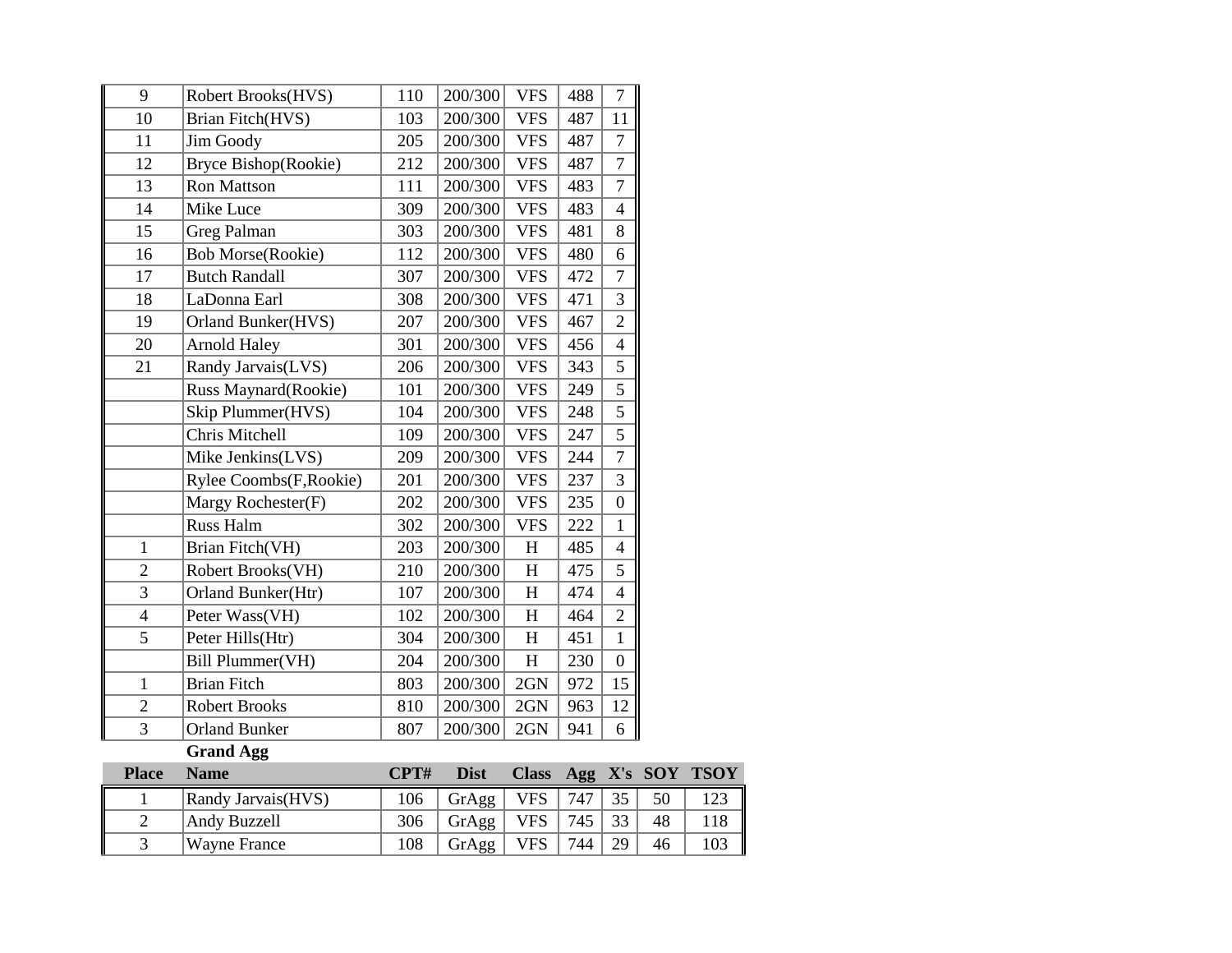| $\overline{4}$ | <b>Randy Butler</b>      | 105 | GrAgg | <b>VFS</b>  | 742  | 22             | 44             | 99             |
|----------------|--------------------------|-----|-------|-------------|------|----------------|----------------|----------------|
| 5              | John Cascarino           | 310 | GrAgg | <b>VFS</b>  | 740  | 25             | 42             | 88             |
| 6              | <b>Rich Suhie</b>        | 211 | GrAgg | <b>VFS</b>  | 740  | 20             | 40             | 88             |
| $\overline{7}$ | Parker Hills(HVS)        | 311 | GrAgg | <b>VFS</b>  | 739  | 20             | 38             | 85             |
| 8              | Lee Martin               | 208 | GrAgg | <b>VFS</b>  | 738  | 25             | 36             | 82             |
| 9              | Robert Brooks(HVS)       | 110 | GrAgg | <b>VFS</b>  | 738  | 19             | 34             | 74             |
| 10             | Brian Fitch(HVS)         | 103 | GrAgg | <b>VFS</b>  | 737  | 32             | 32             | 82             |
| 11             | Bryce Bishop(Rookie)     | 212 | GrAgg | <b>VFS</b>  | 737  | 18             | 30             | 65             |
| 12             | Jim Goody                | 205 | GrAgg | <b>VFS</b>  | 736  | 21             | 28             | 59             |
| 13             | Mike Luce                | 309 | GrAgg | <b>VFS</b>  | 733  | 22             | 26             | 75             |
| 14             | <b>Ron Mattson</b>       | 111 | GrAgg | <b>VFS</b>  | 732  | 22             | 24             | 52             |
| 15             | Greg Palman              | 303 | GrAgg | <b>VFS</b>  | 731  | 26             | 22             | 63             |
| 16             | <b>Bob Morse(Rookie)</b> | 112 | GrAgg | <b>VFS</b>  | 726  | 18             | 20             | 36             |
| 17             | <b>Butch Randall</b>     | 307 | GrAgg | <b>VFS</b>  | 722  | 25             | 18             | 50             |
| 18             | LaDonna Earl             | 308 | GrAgg | <b>VFS</b>  | 719  | 9              | 16             | 26             |
| 19             | Orland Bunker(HVS)       | 207 | GrAgg | <b>VFS</b>  | 707  | $\overline{7}$ | 14             | 22             |
| 20             | <b>Arnold Haley</b>      | 301 | GrAgg | <b>VFS</b>  | 705  | 18             | 12             | 29             |
| 21             | Randy Jarvais(LVS)       | 206 | GrAgg | <b>VFS</b>  | 593  | 22             |                |                |
| 22             | Russ Maynard(Rookie)     | 101 | GrAgg | <b>VFS</b>  | 499  | 19             | 10             | 42             |
| 23             | Skip Plummer(HVS)        | 104 | GrAgg | <b>VFS</b>  | 498  | 23             | 8              | 41             |
| 24             | Chris Mitchell           | 109 | GrAgg | <b>VFS</b>  | 495  | 13             | 6              | 20             |
| 25             | Mike Jenkins(LVS)        | 209 | GrAgg | <b>VFS</b>  | 494  | 20             | $\overline{4}$ | 23             |
| 26             | Rylee Coombs(F, Rookie)  | 201 | GrAgg | <b>VFS</b>  | 485  | 13             | $\overline{2}$ | $\overline{7}$ |
| 27             | Margy Rochester(F)       | 202 | GrAgg | <b>VFS</b>  | 485  | 12             | $\overline{2}$ | 20             |
| 28             | <b>Russ Halm</b>         | 302 | GrAgg | <b>VFS</b>  | 471  | 14             | $\overline{2}$ | 9              |
| $\mathbf{1}$   | Brian Fitch(VH)          | 203 | GrAgg | $H_{\rm}$   | 732  | 17             | 12             | 28             |
| $\overline{2}$ | Robert Brooks(VH)        | 210 | GrAgg | H           | 721  | 12             | 10             | 23             |
| $\overline{3}$ | Orland Bunker(Htr)       | 107 | GrAgg | H           | 719  | 11             | $\bf 8$        | 18             |
| $\overline{4}$ | Peter Hills(Htr)         | 304 | GrAgg | $\mathbf H$ | 701  | 14             | 6              | 15             |
| 5              | Peter Wass(VH)           | 102 | GrAgg | H           | 692  | $\overline{4}$ | $\overline{4}$ | 10             |
| 6              | <b>Bill Plummer(VH)</b>  | 204 | GrAgg | $H_{\rm}$   | 473  | $\overline{4}$ | $\overline{2}$ | 6              |
| $\mathbf{1}$   | <b>Brian Fitch</b>       | 803 | GrAgg | 2GN         | 1469 | 49             |                |                |
| $\overline{c}$ | <b>Robert Brooks</b>     | 810 | GrAgg | 2GN         | 1459 | 31             |                |                |
| $\overline{3}$ | <b>Orland Bunker</b>     | 807 | GrAgg | 2GN         | 1426 | 18             |                |                |